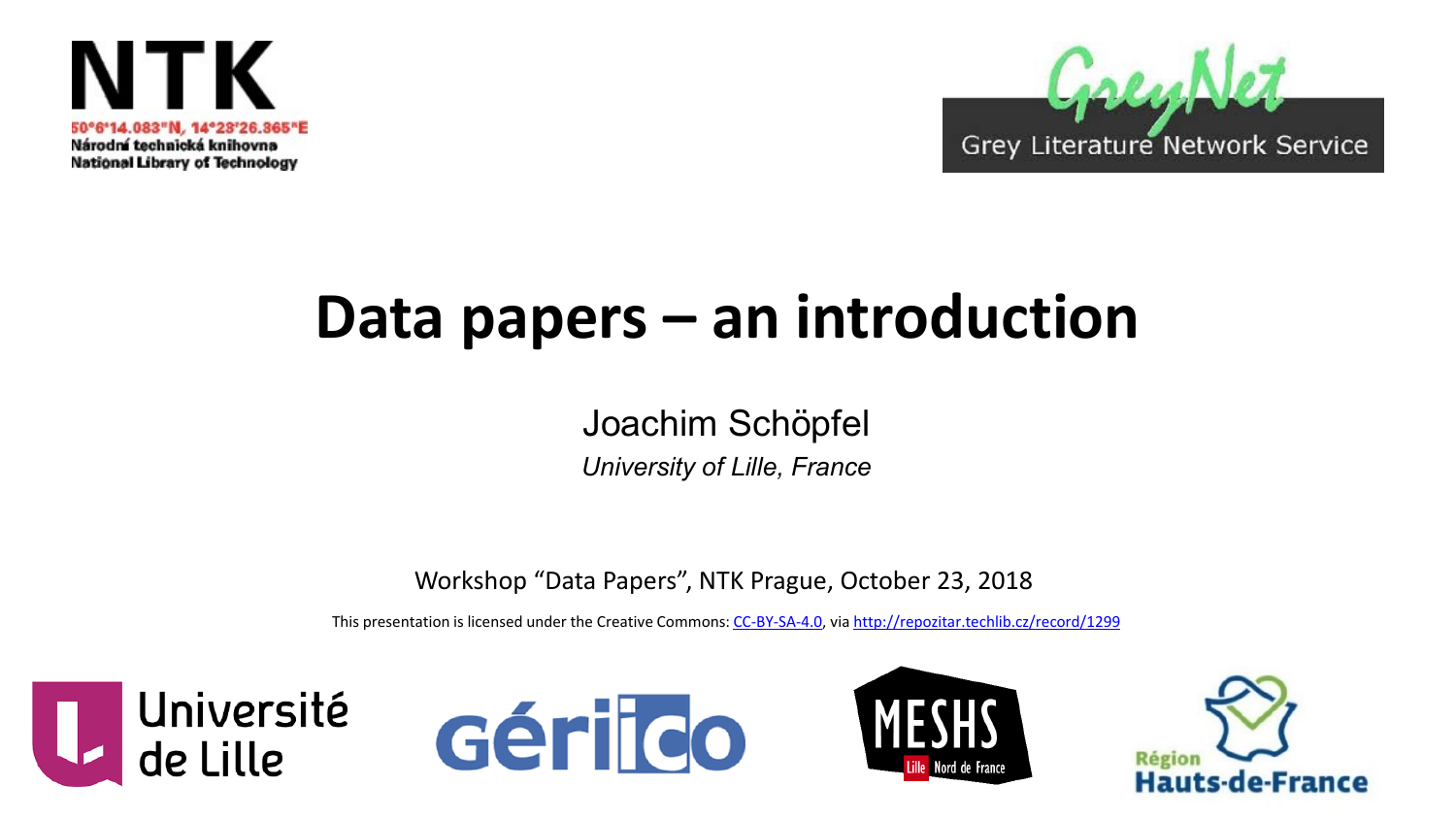# Research data

"Factual records (numerical scores, textual records, images and sounds) used as primary sources for scientific research, and that are commonly accepted in the scientific community as necessary to validate research findings" (OECD)

Archived data (485) Audiovisual data (415) Configuration data (59) Databases (418) Images  $(1093)$ Networkbased data (126) Plain text (1020) Raw data (969) Scientific and statistical data formats  $(1373)$ Software applications (388) Source code (120) Standard office documents (1305) Structured graphics (791) Structured text (675) other (775)

re3data.org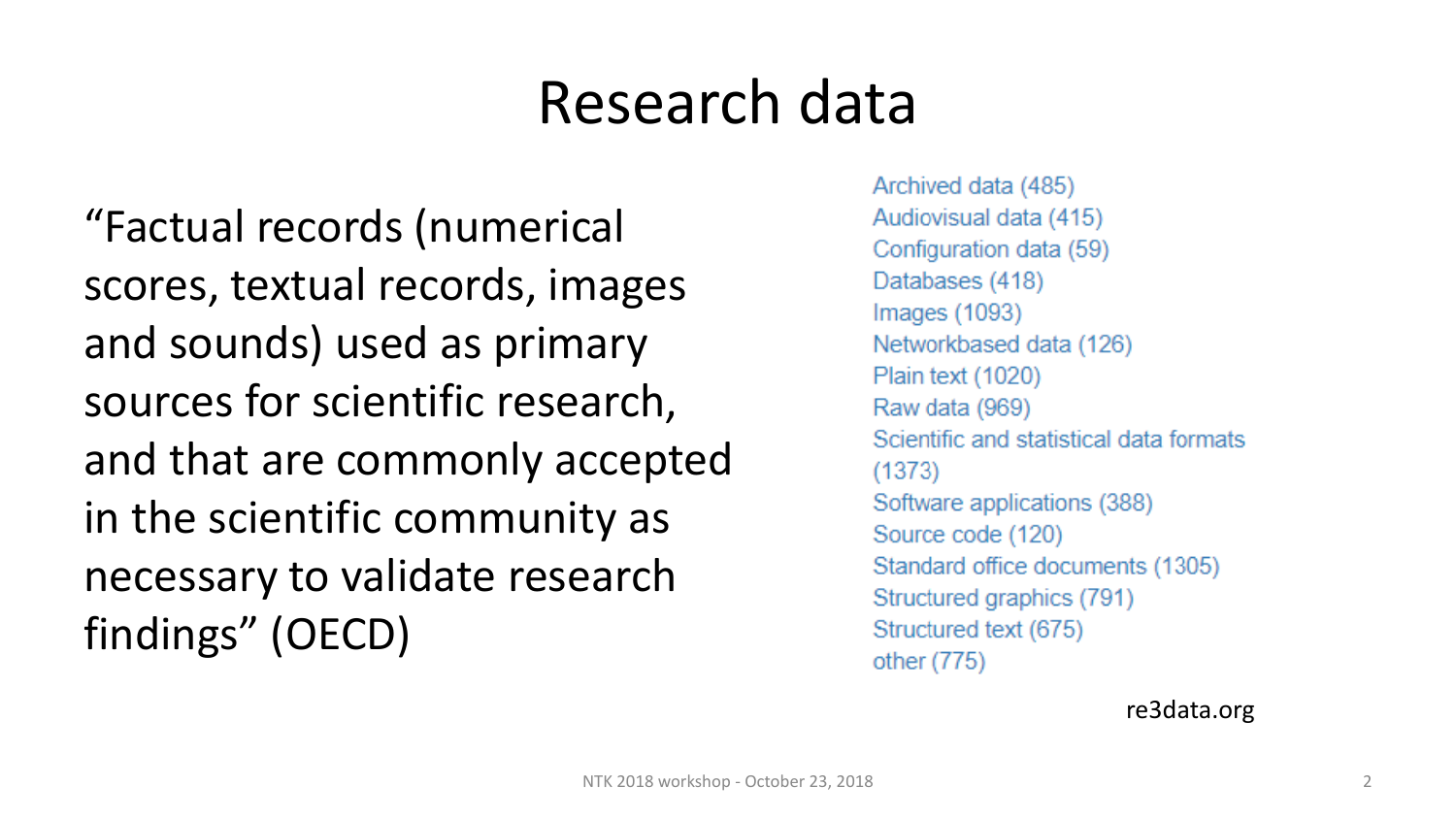# Research data management



biblio.uottawa.ca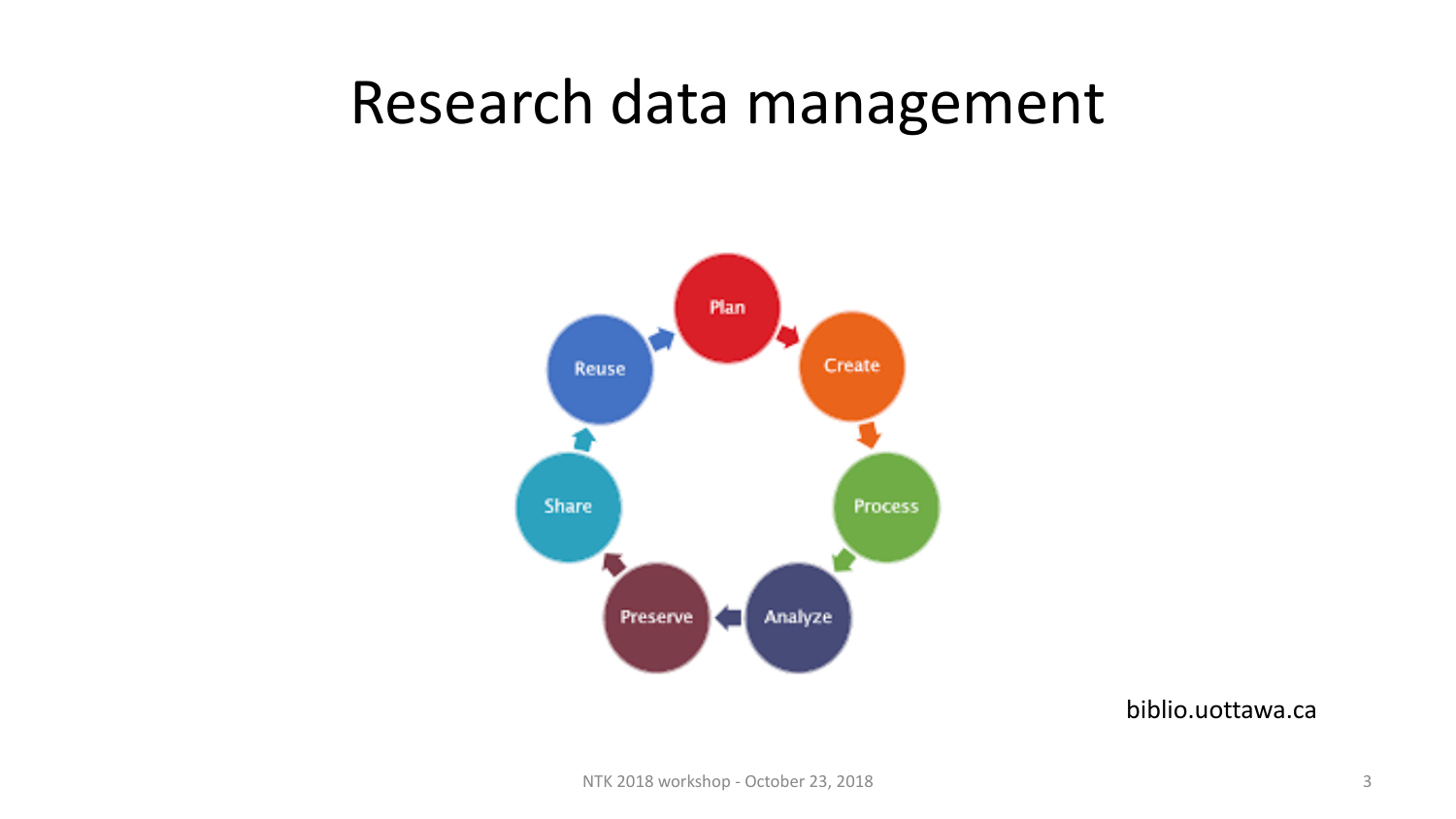## Hot and cold data

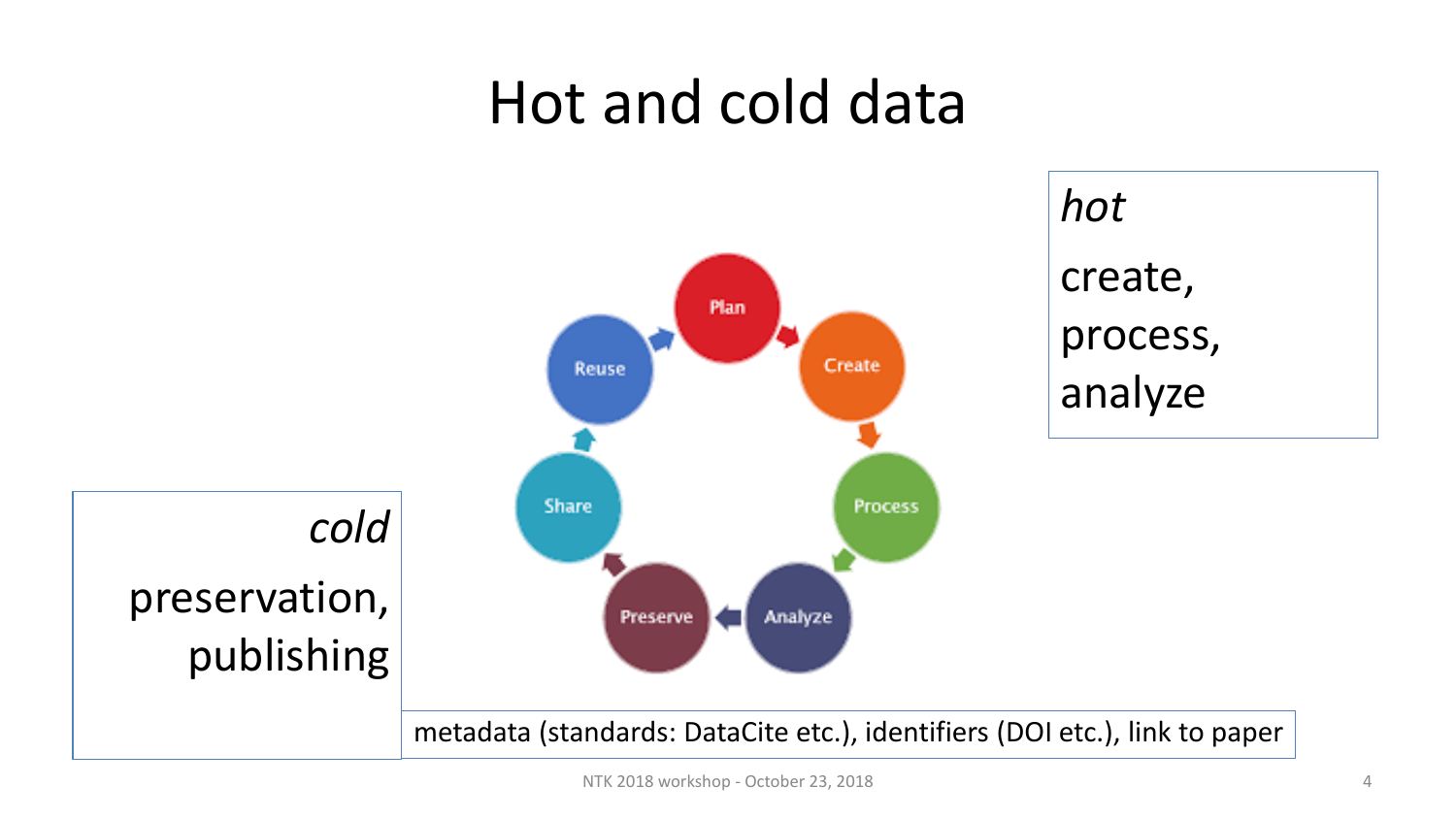# Why publish data?

- research policy (institution, country, EU)
- funding agencies (including EC/H2020 program)
- academic journals





NTK 2018 workshop - October 23, 2018 5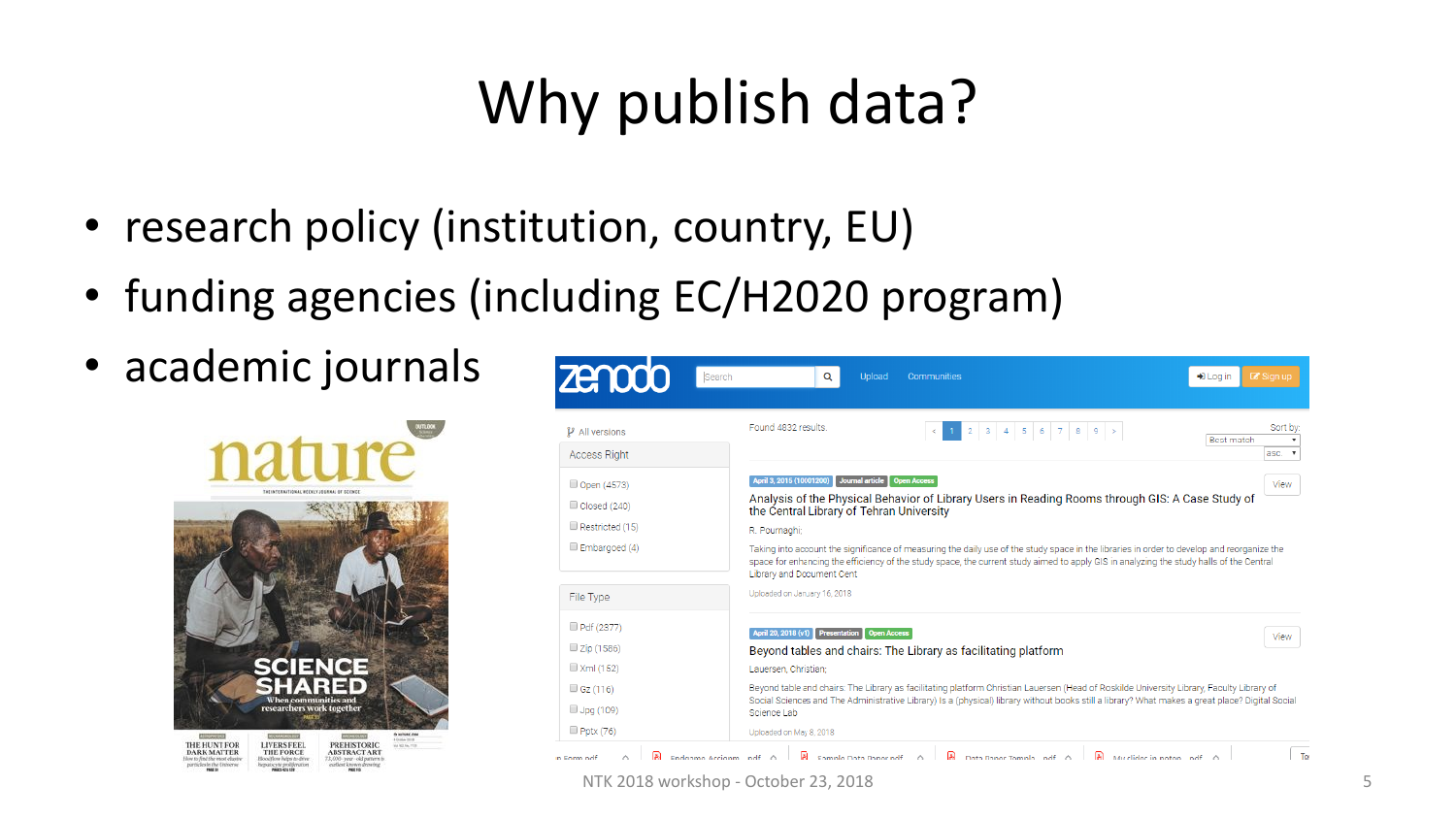# Data papers

"A data paper is a searchable metadata document, describing a particular dataset or a group of datasets, published in the form of a peer-reviewed article in a scholarly journal"

(Global Biodiversity Information Facility)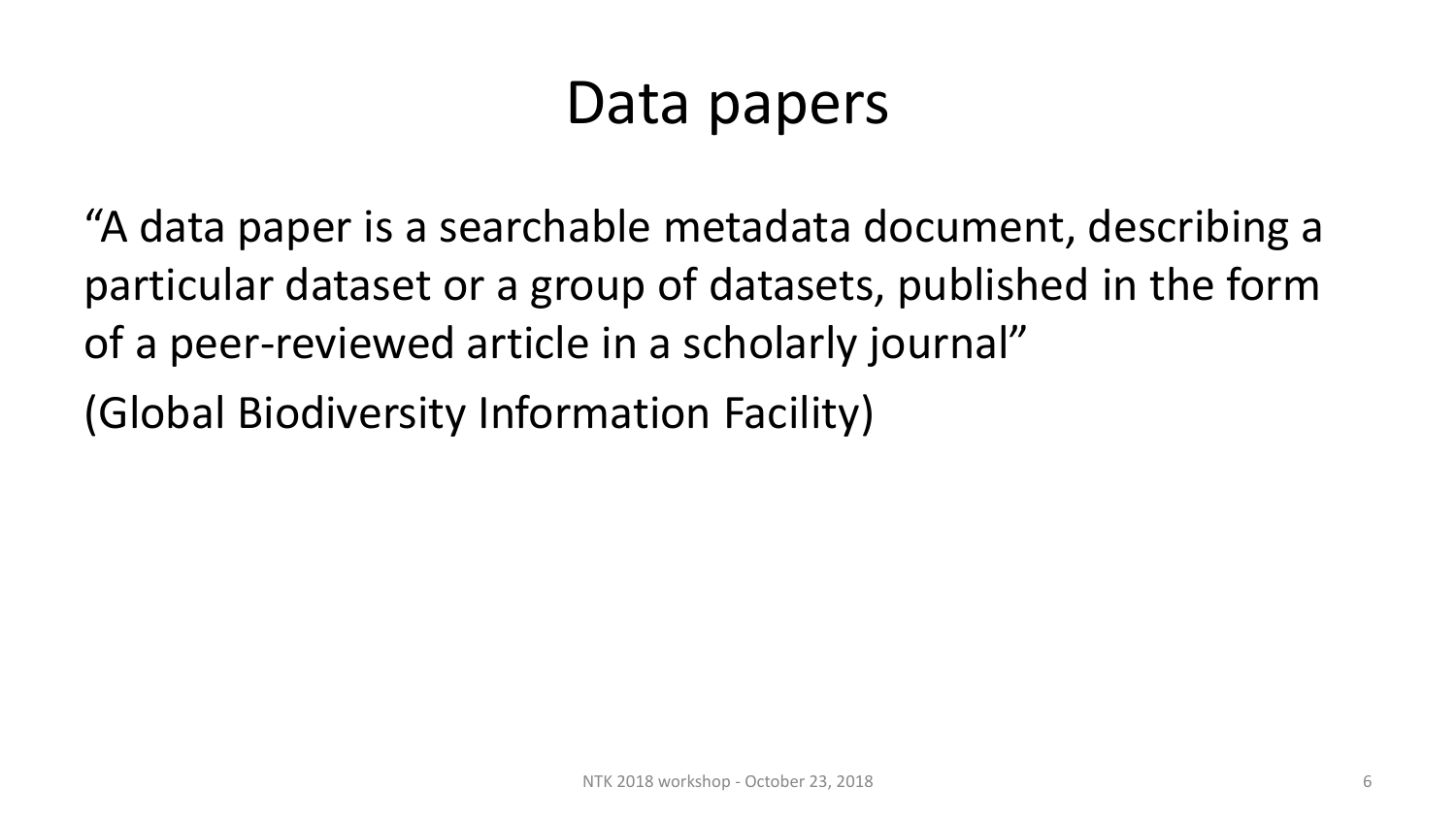# Where and why

#### **Where**

- Repository
- Academic journal
- **Data journal**

## **Why**

- To improve findability of data
	- cf. FAIR principles to increase machine readability of published datasets
- To increase impact

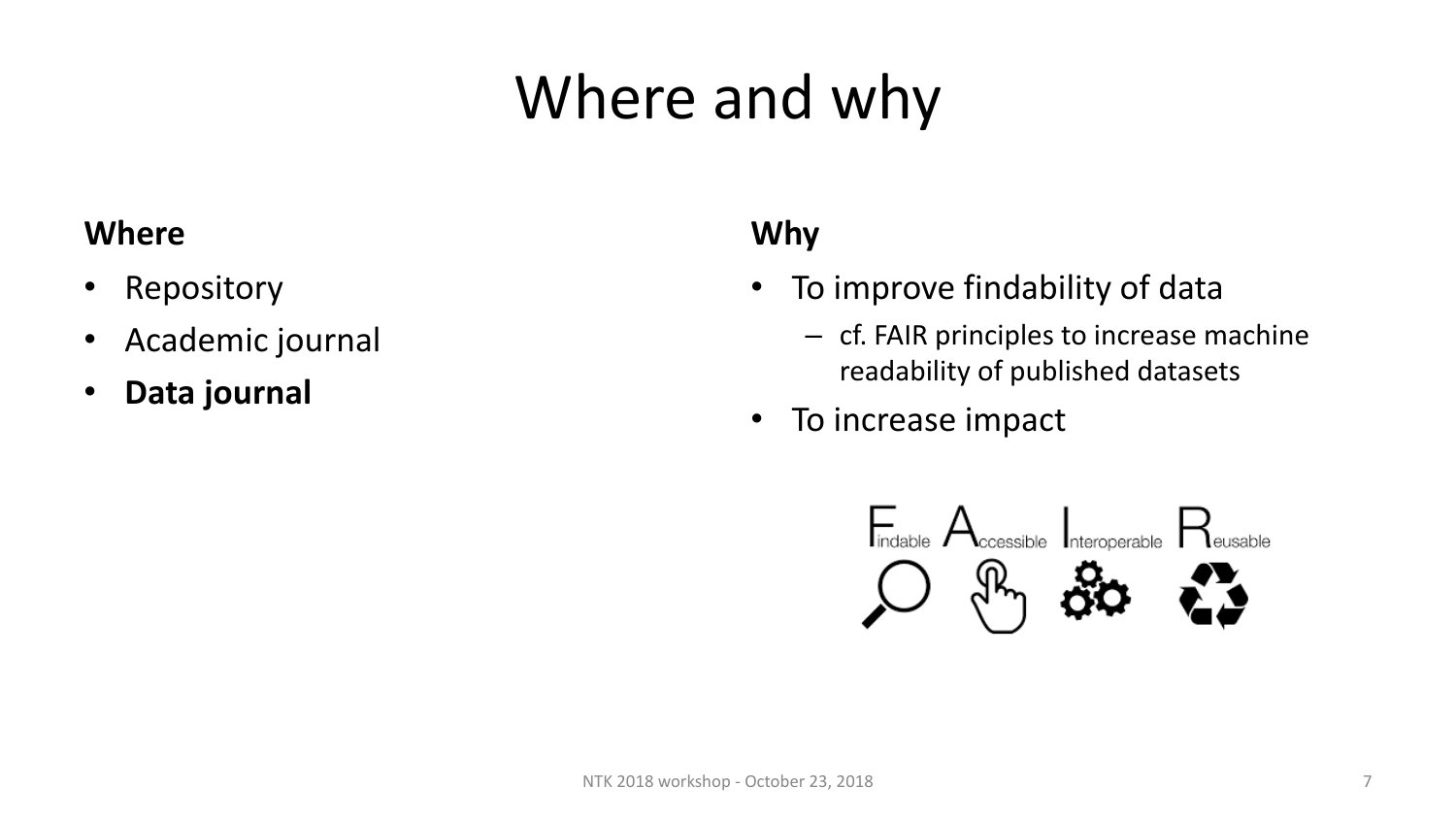# Format

#### **Content**

- Standard structure
- Description of dataset
- Link to dataset
- Short paper
- But a large diversity of formats

### **Link with data repository**

- Metadata (export to data paper template)
- Enrichment
	- including elements from data management plan
- Importance of standards
	- http://www.dcc.ac.uk/resources/metadatastandards/list

| <b>Mandatory</b> | Recommended        | Optional     |
|------------------|--------------------|--------------|
| Identifier       | Subject            | Language     |
| Creator          | Contributor        | Alternate ID |
| Title            | Date               | <b>Size</b>  |
| Publisher        | Resource Type      | Format       |
| Publication year | Related identifier | Version      |
|                  | Description        | Rights       |
|                  | GeoLocation        |              |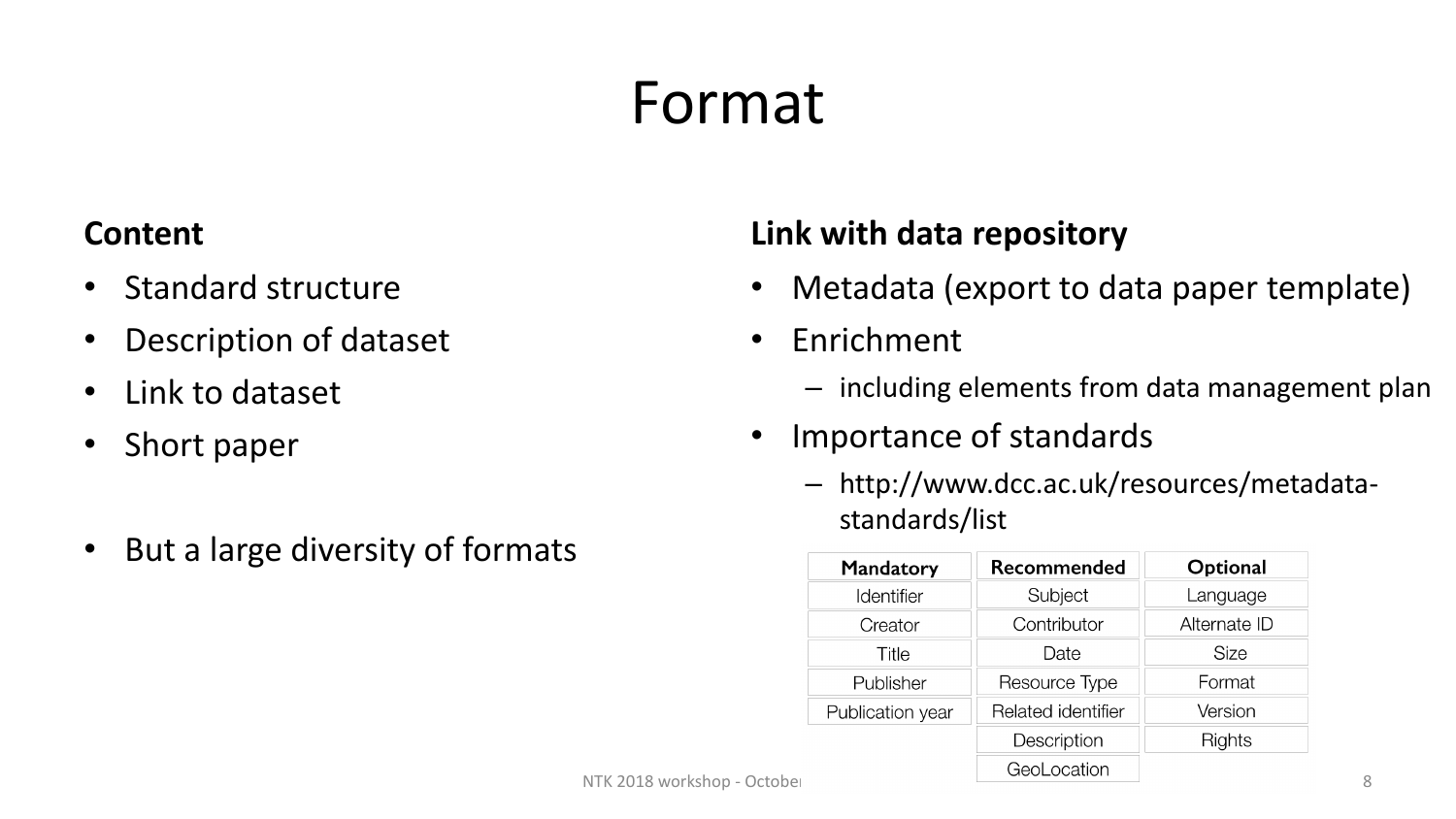# Data journals

### **Including data papers**

- BMC Research Notes
- F1000 Research
- GigaScience (OUP)
- PLoS One
- Frontiers in Sociology

### **Exclusively data papers**

- Data in Brief (Elsevier)
- Scientific Data (Nature)
- Journal of Open Archeology Data (Ubiquity)
- Genomics (Elsevier)

<https://www.fosteropenscience.eu/foster-taxonomy/open-data-journals>